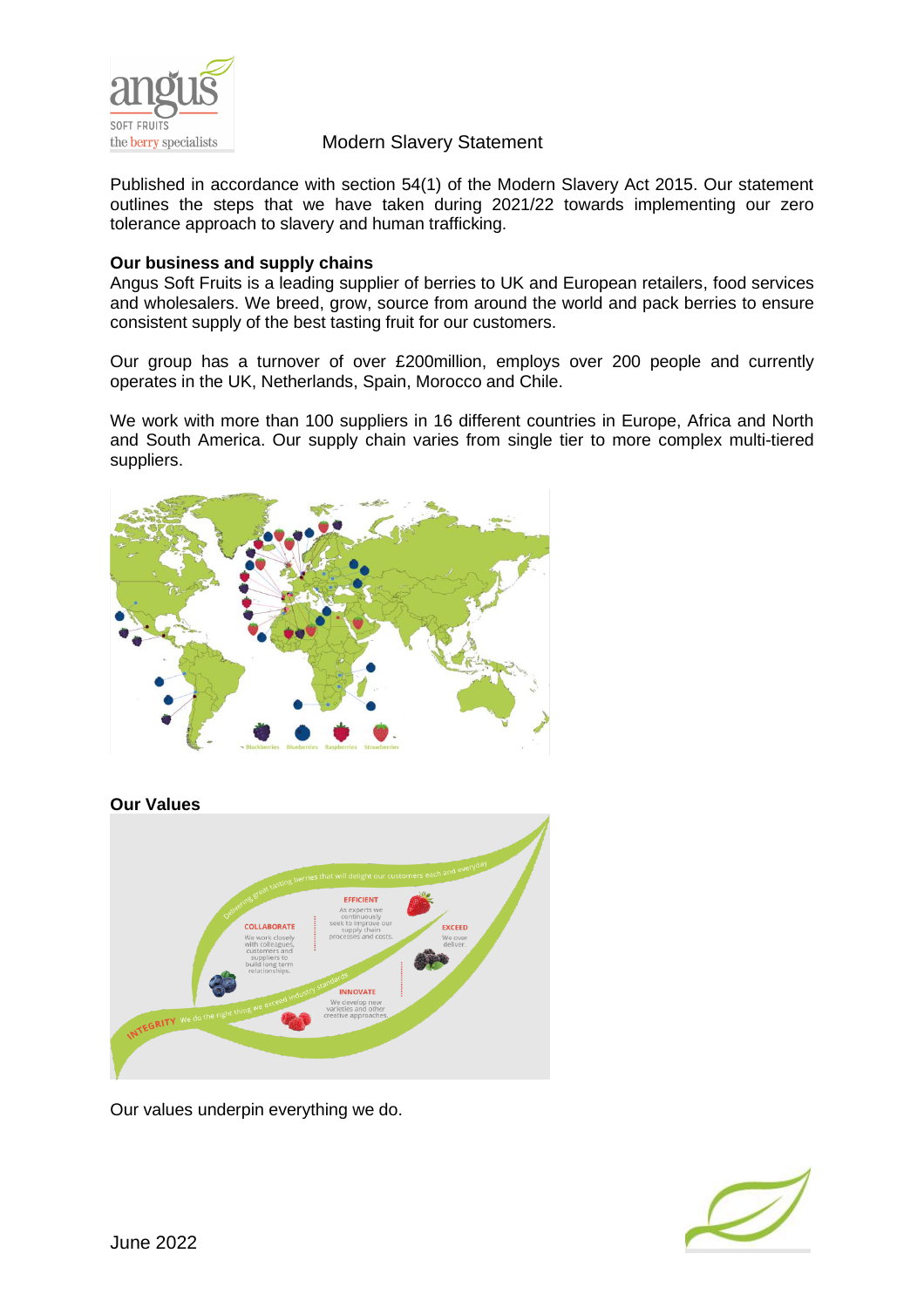

Accountability for addressing human rights risks, including modern slavery and human trafficking, within the Angus Soft Fruits group and our supply chain lies with our Treasurer and Company Secretary.

Our HR and Ethical Manger is responsible for developing and overseeing the implementation of our ethical trade and human rights strategy supported by our Ethical Strategic Working Group and in country Berry Integrity Team.



#### **Our policies on slavery and human trafficking**

We actively promote and respect human rights within our business through a number of policies, procedures and processes. These include:

- Acceptable Workplace Behaviour
- Anti-bribery and Corruption
- Ethical Trade and Human Rights
- Equality and Diversity
- **Grievance**
- Labour Provider Service Level Agreement
- Modern Slavery Response Procedure
- Preventing and Managing Risks of Hidden Labour Exploitation
- Recruitment and Selection, particularly our eligibility to work process which ensures that every employee has a legal right to work in the UK and mitigates against the risk of human trafficking

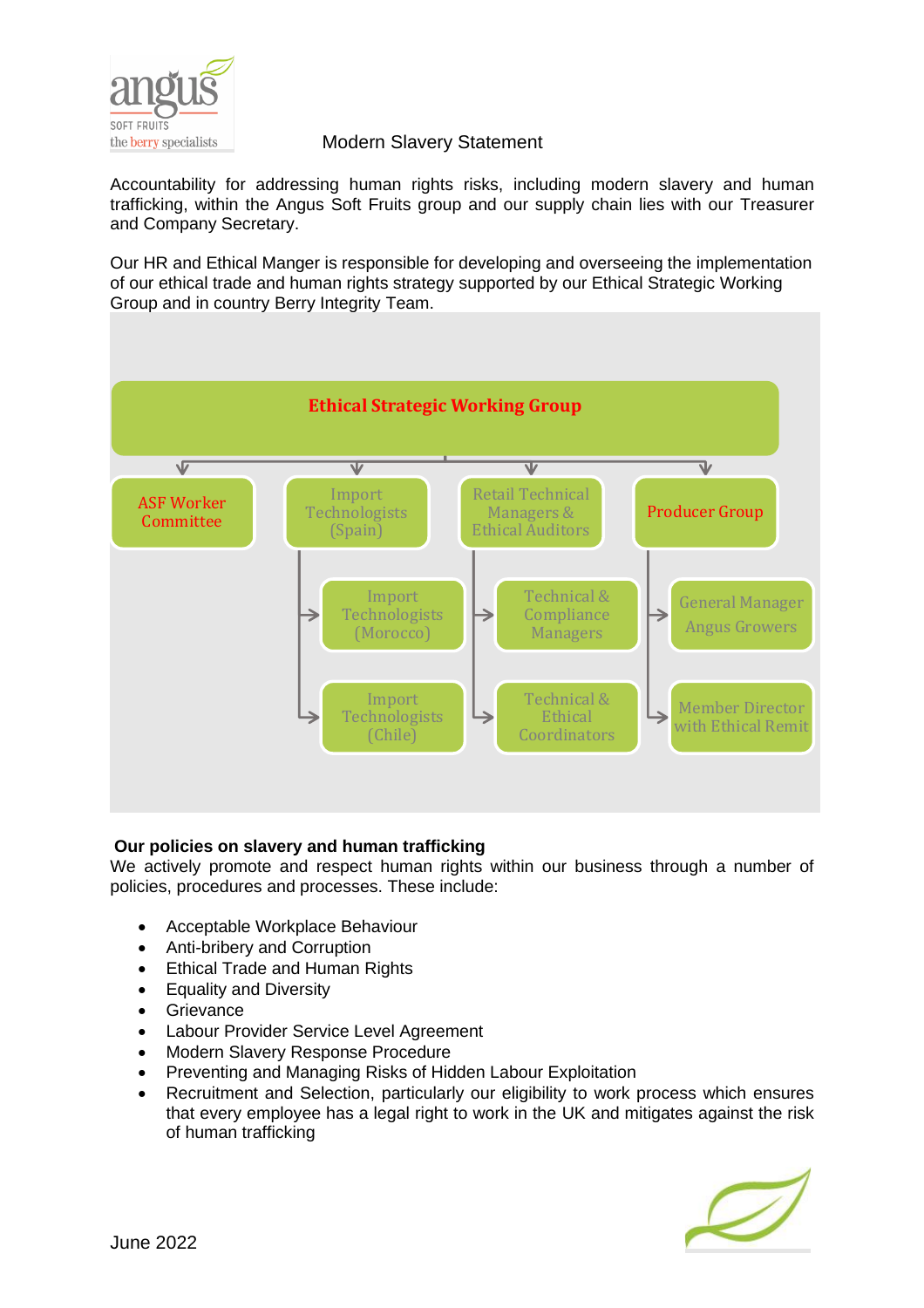

- Responsible Recruitment Policy
- Whistleblowing

Our Ethical Trade and Human Rights policy, reviewed on an annual basis, is based on the principles of the ILO, (International Labour Organisation) and ETI, (Ethical Trade Initiative) Base Code. Policies and processes reflect our commitment to mitigating human rights risks and remediation of any adverse impacts that our business has caused or contributed to. We conduct our business in an ethical manner that focuses on human rights related to the provision of labour and working conditions throughout our supply chain, ensuring that people are treated fairly and that their human rights are protected and respected. This includes rights to fair pay, safe working conditions and protection from modern slavery. We seek to develop long term relationships with those businesses that share our ethical standards and are dedicated to working within the remit of this policy.

#### **Due Diligence**

We require all our fruit growers, and encourage our other suppliers, to be members of SEDEX, (the Supplier Ethical Data Exchange), maintain their SAQ, (Self-Assessment Questionnaire), and to undertake an ethical audit based on risk, ideally a SMETA audit within an agreed timeframe by an approved third party auditor.

Incorporated into our initiatives to identify and address risks of modern slavery are systems that:

- Develop, implement and train out relevant policies and procedures;
- Improve recruitment and onboarding processes within our own business to reduce the risk of third parties engaged in exploitation infiltrating our business;
- Improve awareness and understanding of modern slavery to enable identification of any modern slavery cases;
- Embed worker voice channels:
- Enable an effective response to any suspected cases to protect victims;
- Improve auditing, identification and mitigation of risk amongst our labour providers, including agency worker interviews;
- Regular review of our human rights due diligence risk assessment to better identify and manage risks of modern slavery in our supply chain;
- Identify and assess Base Code non-conformances through audit of labour providers and interviewing workers in our supply chain, including incorporating the anonymous &Wilder direct reporting tool amongst our own workforce and that of our suppliers;
- Mitigate the risk of slavery, human trafficking and other Base Code nonconformances by working with suppliers on CAPs, (corrective action plans);
- Monitor potential risk areas in our supply chain through dialogue with our suppliers to understand the root causes and agree a course of action to resolve them; development and accessibility to bespoke learning interventions, the use of CAPs and follow up visits;
- Protect whistleblowers.

#### **Monitoring and Reporting**

Our strategic steering group is reviewed to ensure fitness for purpose in driving our progress against ethical trading KPIs and our ethical trade objectives. We are completing the Stronger